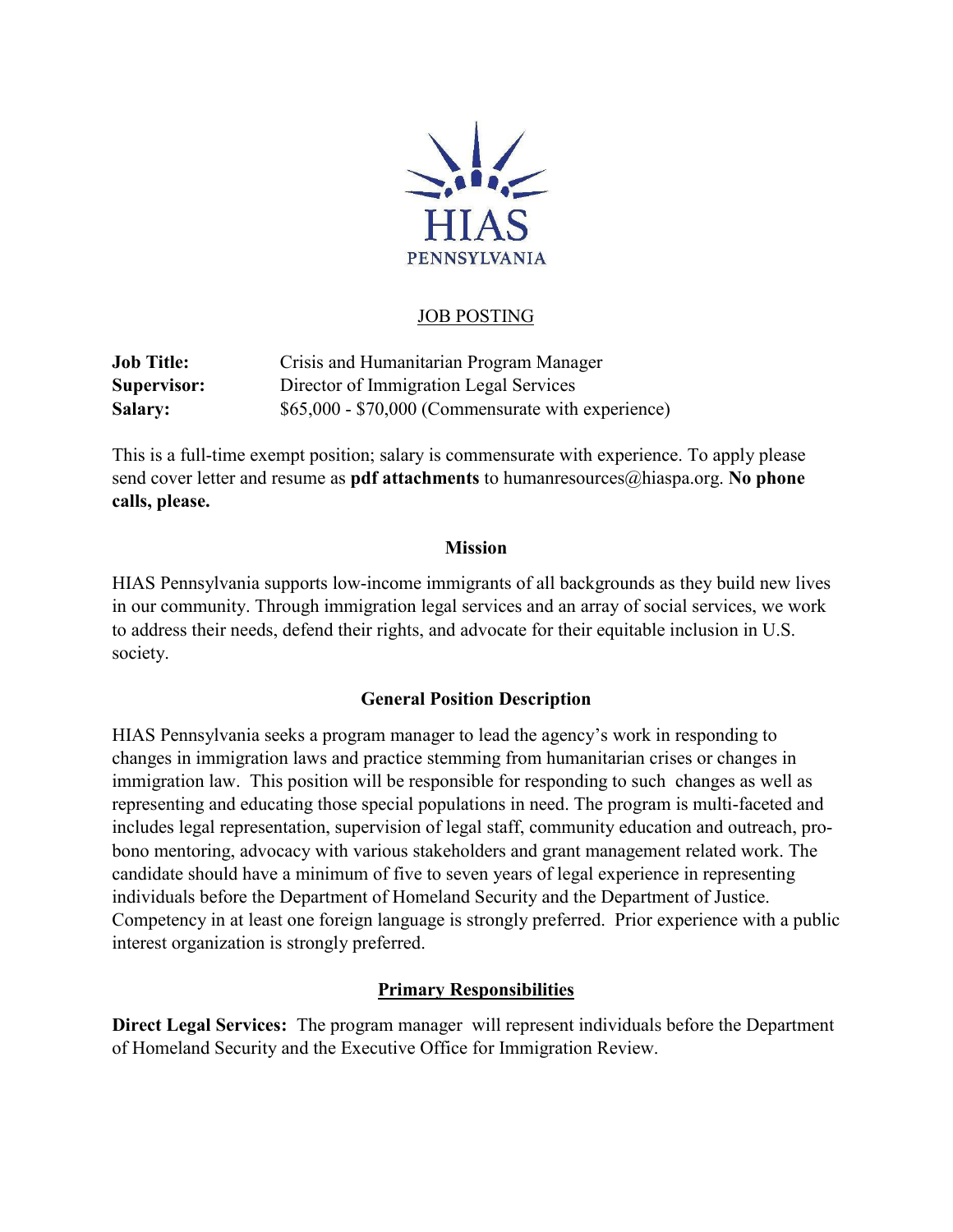**Supervision of Legal Staff:** The program manager will supervise legal staff, including attorneys, a paralegal and law student interns.

**Community Education and Outreach:** The program manager will provide trainings to stakeholders working with immigrants affected by recent immigration law changes. The attorney will also do outreach in immigrant communities affected by these changes. This work will be done in collaboration with the Intake program manager.

**Pro-Bono Development:** The program manager will work with the Pro Bono Coordinator to oversee the provision of pro-bono trainings and mentoring of attorneys. The program manager will collaborate with staff to develop materials and to refer and mentor cases.

**Advocacy:** The program manager will participate in advocacy efforts around issues affecting communities served by the program.

**Administrative:** The program manager will be responsible for maintaining records for the program to facilitate reporting to grantors. The attorney will be responsible for meeting deliverables under various funding streams and coordinating with grant partners. The attorney will also work with the Director of Legal Services and the Agency's Executive Director in helping to prepare new grant applications and identifying areas of need.

**Leadership:** Together with the other program managers, work with the director of legal services and the executive director to continually improve HIAS Pennsylvania's delivery of services

# **Qualifications**

The candidate should be passionate about HIAS PA's mission, understand the organization's roots in and relationship to the Jewish community, and have a demonstrated ability to work with diverse collaborators and stakeholders. In addition, the candidate should possess:

- JD degree with five to seven years of experience representing immigrants before the Department of Homeland Security and Department of Justice including such matters as: asylum, TPS, DACA among other forms of relief. Special consideration will be given to applicants who have experience through public interest law organizations or law school clinical programs
- Competency in at least one foreign language (Spanish, French, Arabic, Mandarin or Ukrainian preferably) is strongly preferred
- Supervisory experience required
- Prior experience working with diverse populations, trauma survivors or other vulnerable populations preferred
- Excellent verbal and written communications skills
- Proficiency in Microsoft Office applications and ability to work with databases
- Excellent organizational and time management skills